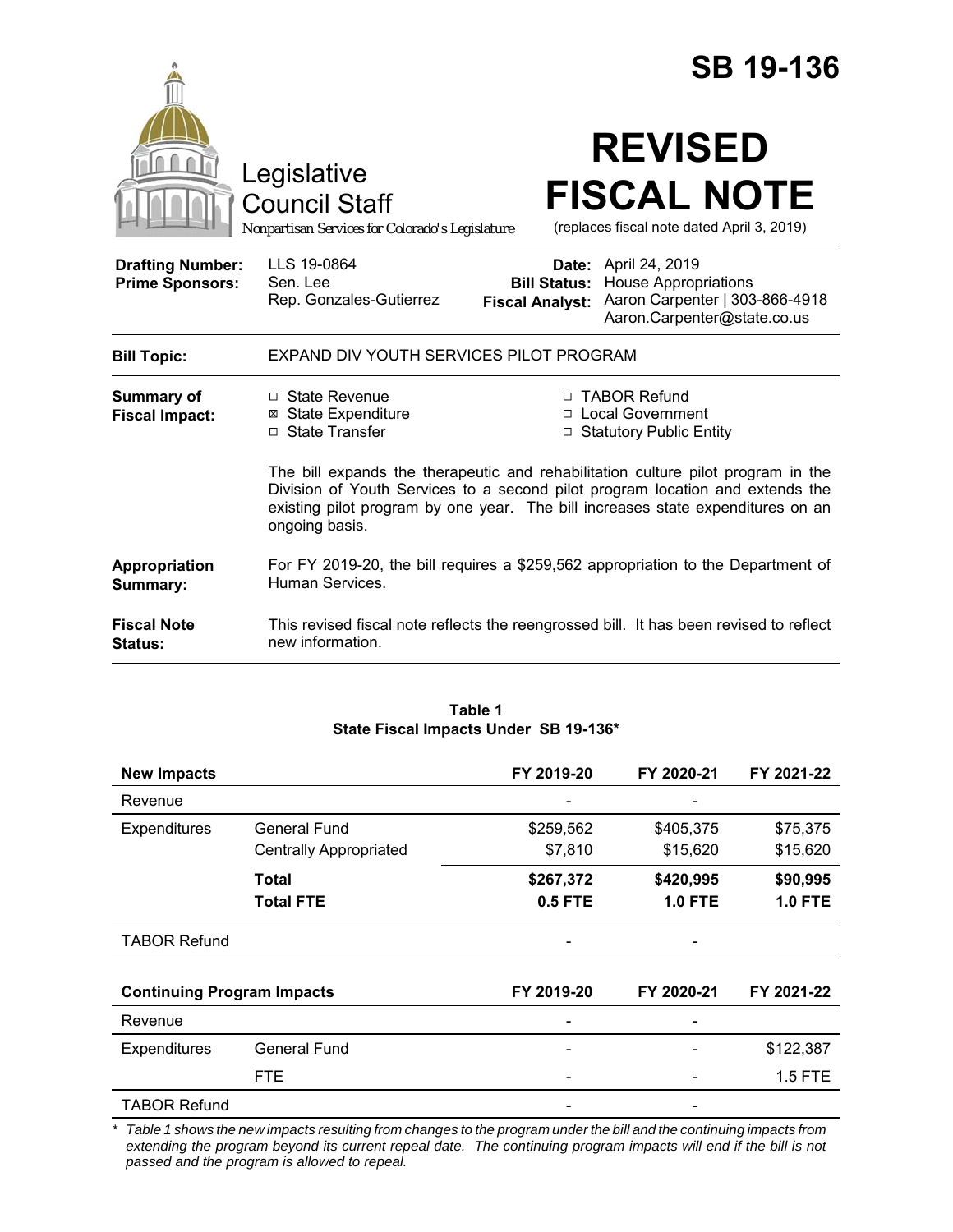April 24, 2019

# **Summary of Legislation**

Under current law, the Division of Youth Services (DYS) in the Department of Human Services (DHS) must provide treatment to at least 20 committed youth through a division therapeutic and rehabilitate culture pilot program. This bill adds a second pilot program location and increases the number of committed youth served to 35. In the program, youths are divided into groups of no more than 15 for therapeutic care in a home-like environment. As in the first pilot program location, DYS is required to contract with a third-party vendor to facilitate, coach, and train staff for the current pilot program location and to contract with another, different, third-party vendor to evaluate the effectiveness of the two pilot programs. The second vendor must submit its report on the effectiveness of the two programs to the General Assembly by October 1, 2021. Finally, the bill extends the repeal date of the current pilot program location by six months to January 3, 2022, and requires the DHS to work with the current vendor on the existing pilot program site for one more year.

## **Background**

In 2017, House Bill 17-1329 was passed and created a pilot program in the DYS to provide a therapeutic and rehabilitation program. The program was charged with providing treatment to at least 20 committed youth. Currently, youth are divided into therapeutic groups of no more than 12 in a trauma-responsive organizational environment. DYS set up the pilot program at the Lookout Mountain Youth Services Center and contracted with the Missouri Youth Services Institute to help implement the program and the RAND Corporation to evaluate the program. The program began on July 1, 2018, and is currently serving 24 youth. In FY 2018-19, the program was appropriated \$419,479 and 3.0 FTE.

# **Continuing Program Impacts**

Based on DHS's FY 2018-19 appropriation as indicated by the fiscal note for HB17-1329, the DHS is expected to have continuing expenditures of \$122,387 and 1.5 FTE beginning in FY 2021-22 to administer the original pilot program for an additional six months beyond its current repeal date, if this bill is enacted. If this bill is not enacted, the program will end on July 1, 2021, and state expenditures will decrease starting in FY 2021-22 by the amounts shown above. The changes to the program that drives additional costs are discussed in the State Expenditure section.

### **State Expenditures**

General Fund expenditures in the DHS will increase by \$267,372 and 0.5 FTE in FY 2019-20, by \$420,995 and 1.0 FTE in FY 2020-21 and by \$90,995 and 1.0 FTE in FY 2021-22, as shown in Table 2 and described below.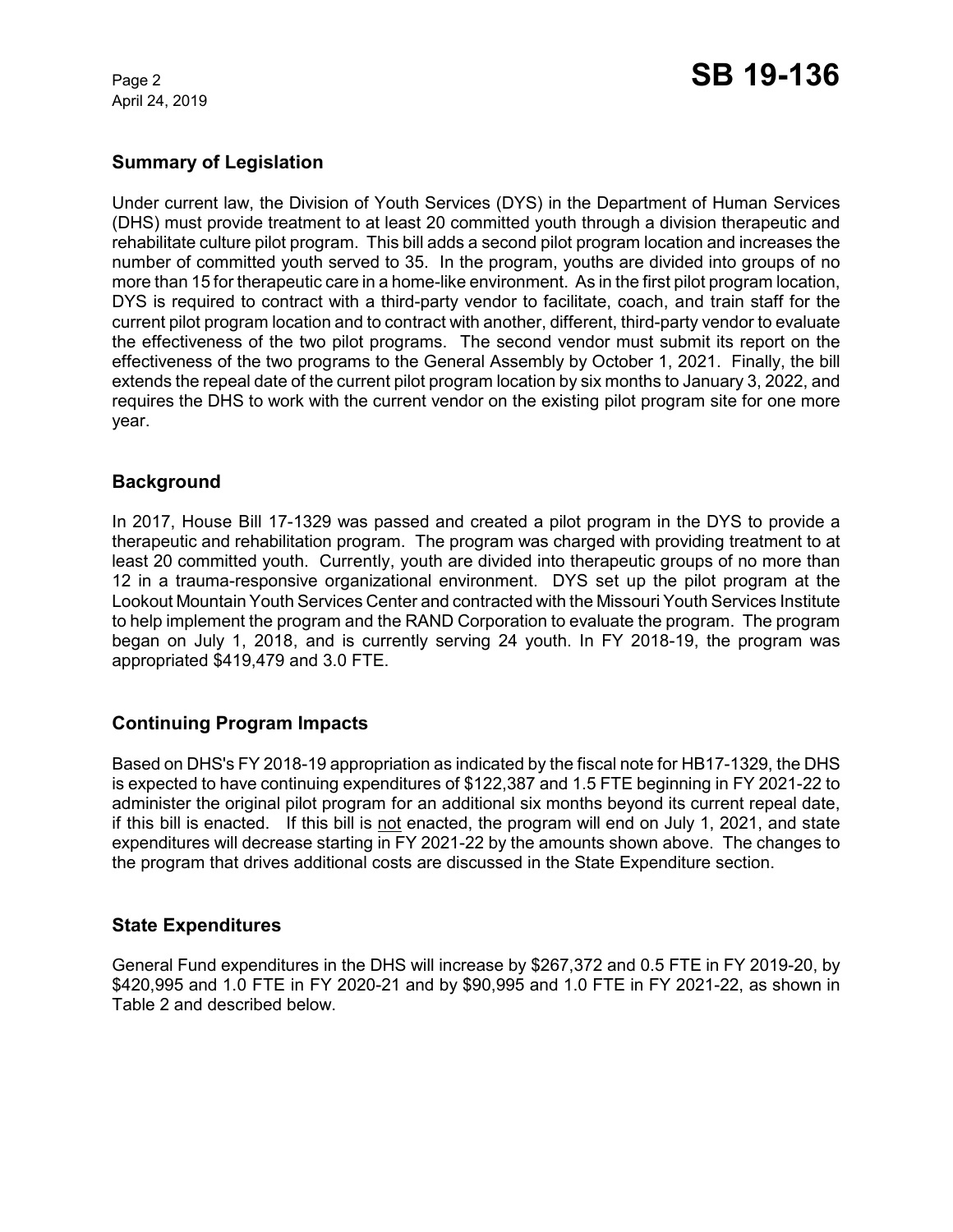**Table 2 Expenditures Under SB 19-136**

|                                                    | FY 2019-20 | FY 2020-21     | FY 2021-22     |
|----------------------------------------------------|------------|----------------|----------------|
| <b>Department of Human Services</b>                |            |                |                |
| <b>Personal Services</b>                           | \$37,212   | \$74,425       | \$74,425       |
| <b>Operating Expenses and Capital Outlay Costs</b> | \$5,178    | \$950          | \$950          |
| <b>Other Operating Costs</b>                       | \$2,800    |                |                |
| Renovations                                        | \$161,872  | \$10,000       |                |
| <b>Implementation Consultant</b>                   | \$52,500   | \$270,000      |                |
| Evaluation Consultant                              |            | \$50,000       |                |
| Centrally Appropriated Costs*                      | \$7,810    | \$15,620       | \$15,620       |
| <b>Total Cost</b>                                  | \$267,372  | \$420,995      | \$90,995       |
| Total FTE                                          | $0.5$ FTE  | <b>1.0 FTE</b> | <b>1.0 FTE</b> |

*\* Centrally appropriated costs are not included in the bill's appropriation.*

**Personal services costs.** The fiscal note assumes that the new pilot program will be in a different facility; therefore; DYS will require 1.0 FTE for a youth services counselor to implement the pilot, be a liaison between the program and the vendor, coordinate assignments, and train existing facility staff. Operating and capital outlay costs, including a one-time cost for a digital radio, are included for this new staff.

**Renovations.** The DHS will have costs to renovate space to create a youth residence for the new pilot program that are home-like and therapeutic. Based on the current the pilot program, it is estimated that renovations will cost \$161,872 in the first fiscal year and \$10,000 in the second fiscal year.

**Contractors.** The bill increases costs in the DHS by \$52,500 in FY 2019-20 and by \$270,000 in FY 2020-21 to contract with a vendor to implement a second pilot program site and to continue the current vendor's contract by one year. Based on the current pilot program, this fiscal note estimates a daily rate of \$1,500 to implement the new program. It is estimated that 215 contractor days are required including 35 days for implementation and 180 days to setup the new pilot. This results in contractor costs of \$52,500 in FY 2019-20 and \$270,000 in FY 2020-21. In addition, by expanding the requirement to work with the current vendor for the current pilot program by one year, cost to the DHS will increase by \$270,000 in FY 2019-20 only. However, costs for extending the current pilot site are included in the FY 2019-20 Long Bill (Senate Bill 19-207) and do not need to be appropriated in this bill and are excluded from the fiscal note.

**Evaluation.** In FY 2020-21, costs in the DHS will increase to contract with a vendor to evaluate the two pilot programs. The fiscal note estimates an increase in costs of \$50,000 in FY 2020-21 to collect and analyze data and produce a report. This estimate is based on a rate of \$200 per hour with 200 hours of work in both FY 2020-21 and FY 2021-22. This estimate also includes \$10,000 for any travel costs associated with traveling to the facility and other administrative costs.